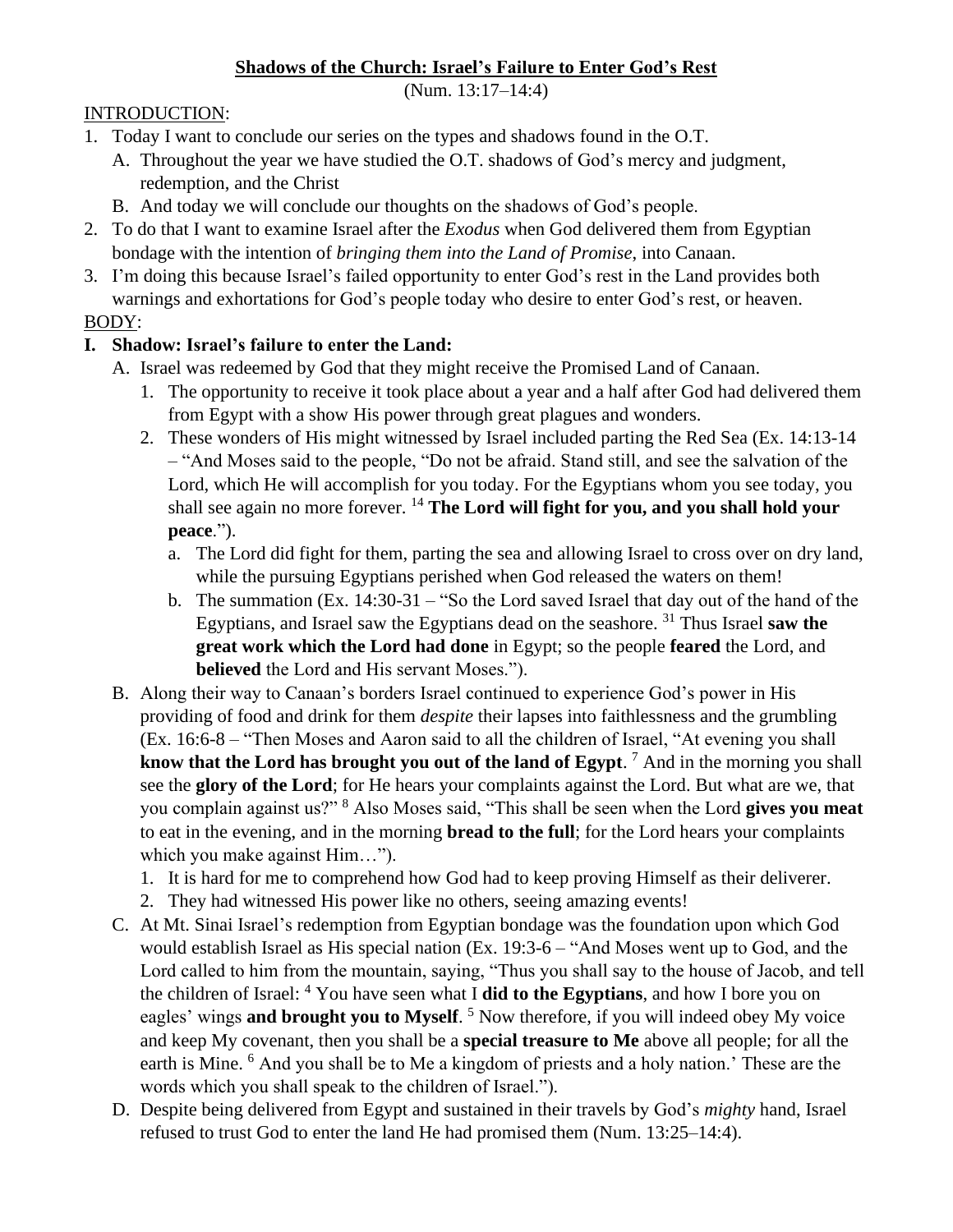- 1. Despite Joshua/Caleb exhortation to stand strong in the Lord so He could give them victory, they listened to the 10 faithless spies and refused to go forward.
- 2. In doing so, they forgot two very important things, which doing so always lead to apostasy.
	- a. They forgot what God had done for them in delivering and sustaining them.
	- b. They forgot how bad it was in their bondage that God delivered them from.

# **II. Substance: Israel's failure serves as a warning to the church (Heb. 3:7-19).**

- A. If we fail to heed the warning found in Israel's failure, that failure will be a shadow of our failure to enter God's rest (3:7-11 – "Therefore, as the Holy Spirit **says**: "**Today**, if you will hear His voice, $8$  Do not harden your hearts as in the rebellion, in the day of trial in the wilderness,  $9$  where your fathers tested Me, tried Me, and saw My works forty years. <sup>10</sup> Therefore I was angry with that generation, and said, 'They always go astray in their heart, and they have not known My ways.<sup> $11$ </sup> so I swore in My wrath, they shall not enter My rest.<sup>'''</sup>).
	- 1. This is quoted from David's words in Ps. 95:7-11, which was written around 1000 years before Hebrews.
		- a. Yet, the writer speaks of this in the *present*, that the Holy Spirit *says*, not *said* (3:7)!
		- b. What this tells us is that God's truth is **timeless**. For, David used the Exodus (440+ years earlier) to exhort his people, which Hebrews uses to warn his readers (1000+ years after David), and which we must take as a warning today (almost 2000 years after Hebrews)!
	- 2. Note how David and Hebrews applied this warning to "**Today**"—their day!
		- a. Both David and the Hebrew writer saw application of Israel's failure to their day, which includes our day, the Christian age, today, some 3400 years after the event!
		- b. So, there are vital lessons to be learned from these shadows.
- B. So, we must face the timeless truth that unbelief is the great enemy of God's people (Heb. 3:12- 19).
	- 1. Beware! Unbelief results in departing from God (3:12-13 "Beware, brethren, lest there be in any of you an evil heart of **unbelief** in departing from the living God; <sup>13</sup> but exhort one another daily, while it is called "Today," lest any of you be **hardened** through the **deceitfulness of sin**.").
		- a. Apostasy is a real danger for the child of God!
		- b. Strengthening our faith is vital to maintaining our relationship with God, which means our studies together, studying at home, etc., must be a high priority for us, seeing "**faith comes by hearing, and hearing by the word of God**" (Rom. 10:17).
		- c. Time in study helps us to **avoid being hardened by sins deviousness** (Heb. 5:12-14 "For though by this time you ought to be teachers, you need someone to teach you again the first principles of the oracles of God; and you have come to need milk and not solid food. <sup>13</sup> For everyone who partakes only of milk is unskilled in the word of righteousness, for he is a babe.  $^{14}$  But solid food belongs to those who are of full age, that is, those who **by reason of use have their senses exercised to discern both good and evil**.").
	- 2. We must persevere, or continue, with *confident faith* (3:14-15 "For we have become partakers of Christ if **we hold the beginning of our confidence steadfast to the end**, 15 while it is said: "**Today**, if you will **hear** His voice, **do not harden your hearts** as in the rebellion.").
		- a. God holds us responsible for our faith and actions.
		- b. We make the choice whether we remain faithful or harden our hearts. No blaming others!
	- 3. Again, as proof we are reminded of how Israel, the shadow, heard God's word, lost faith, disobeyed, and became the subject of God's anger (3:16-19 – "For who, having **heard**, **rebelled**? Indeed, was it not all who came out of Egypt, led by Moses? <sup>17</sup> Now with whom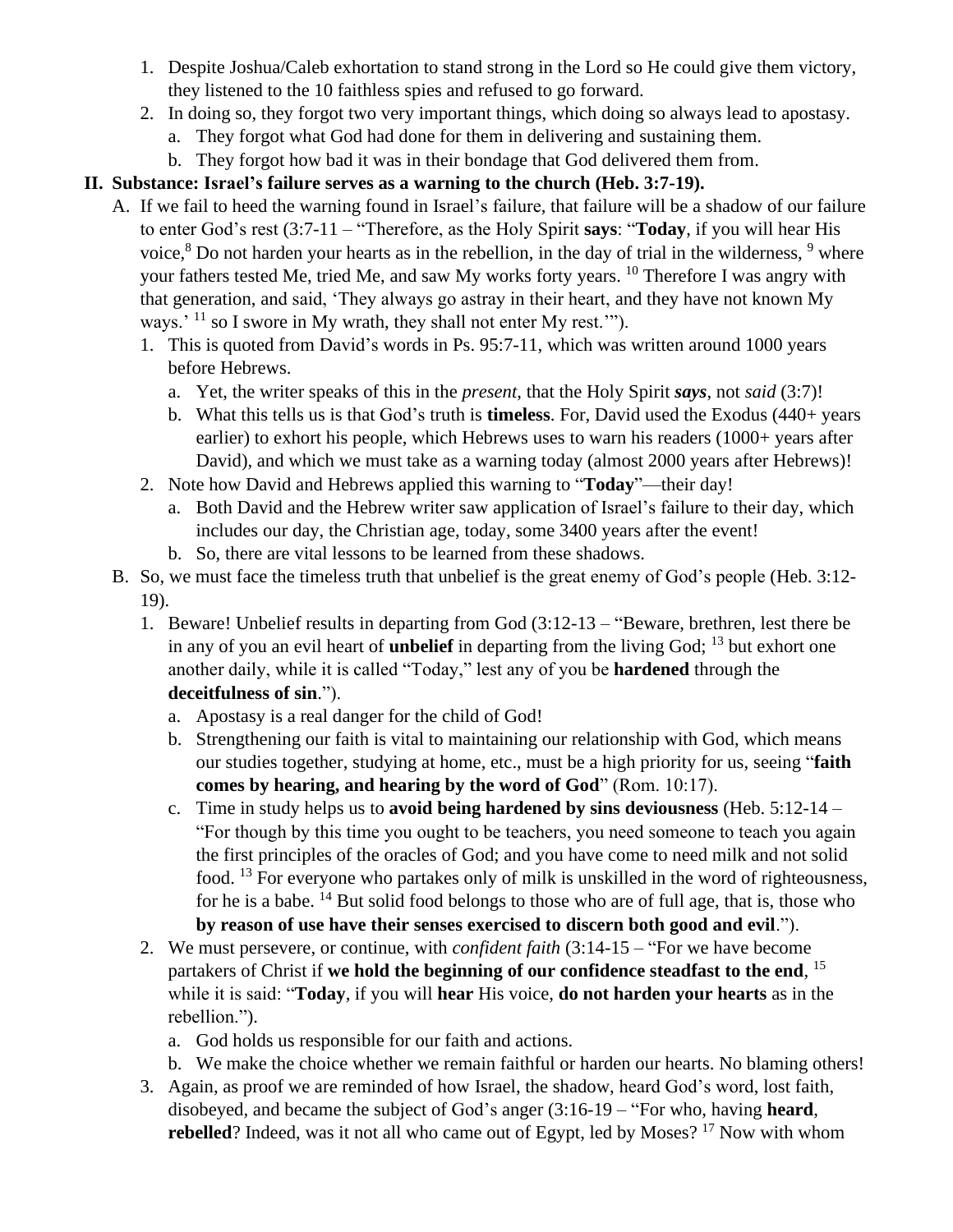was He angry forty years? Was it not with those who **sinned**, whose corpses fell in the wilderness? <sup>18</sup> And to whom did He swear that they would not enter His rest, but to those who **did not obey**? <sup>19</sup> So we see that they could not enter in because of **unbelief**.").

- a. Israel, God's redeemed people, rejected God in their rebellion, sin, and disobedience and failed to enter the Land.
- b. Why, because rebellion, sin, and disobedience are *unbelief*. So, they failed to *obey*  because they failed to *believe!* Without obedience, there is no belief!
- c. So, I must not fool myself into thinking that I am a believer, that I am persevering in the faith, if I am not obeying Christ.

#### **III.Substance: Israel's failure does not negate God's rest for us today (Heb. 4:1-13):**

- A. A rest remains today for God's people to enter (4:1-5 "Therefore, since a promise remains of entering His rest, let us fear lest any of you seem to have come short of it.  $2^{\circ}$  For indeed the gospel was preached to us as well as to them; but the word which they heard did not profit them, not being mixed with faith in those who heard it.<sup>3</sup> For we who have believed do enter that rest, as He has said: "So I swore in My wrath, 'They shall not enter My rest,'" although the works were finished from the foundation of the world.  $4$  For He has spoken in a certain place of the seventh day in this way: "And God rested on the seventh day from all His works"; <sup>5</sup> and again in this place: "They shall not enter **My rest**.").
	- 1. Since a rest remains for God's people **today**, we must *fear Him* and continue in faith lest we come short of this rest (4:1-2)
		- a. The word preached to Israel didn't profit them because it didn't produce lasting faith and fear of God—they griped and refused to trust Him!
		- b. It will no more benefit us than it did Israel if we lose faith and do not fear God!
	- 2. It is believers, or the faithful, who enter **God's rest** ("My rest"), the one He entered after completing his works at creation (4:3-5).
		- a. We can enter **God's rest** though Israel did not, seeing that His rest has been available since creation—it is the rest He entered.
		- b. Rest with God Himself in heaven remains for the people of God!
- B. If we, the church, desire to enter God's rest, we must hear and obey (4:6-10 "Since therefore it remains that some must enter it, and those to whom it was first preached did not enter because of **disobedience**, 7 again He designates a certain day, saying in David, "Today," after such a long time, as it has been said: "**Today**, **if you will hear His voice**, Do not harden your hearts." <sup>8</sup> For if Joshua had given them rest, then He would not afterward have spoken of another day. <sup>9</sup> There remains therefore a rest for the people of God. <sup>10</sup> For he who has entered His rest has himself also ceased from his works as God did from His.").
	- 1. **Since God's rest awaits to be entered**, and Israel didn't enter because of disobedience, we must listen to God with open hearts (3:6-7).
	- 2. Answering an objection (4:8-10).
		- a. The writer addresses a likely objection centered in the fact that Israel eventually entered the land of rest under Joshua' leadership. So, the Land of Promise could be God's rest.
		- b. So, the writer argues that if Joshua had given Israel the true rest of God, David, who lived in Zion, would not have spoken in Psa. 95:7-11 of another rest (3:8).
			- i. Joshua gave Israel a physical, earthly place of rest that would pass away.
			- ii. This land of rest did not fully satisfy, seeing Israel still had to to labor and toil to live.
	- 3. For the people of God today, the church, God has a rest reserved for us (3:9-10)!
		- a. This rest is real, and this rest is satisfying.